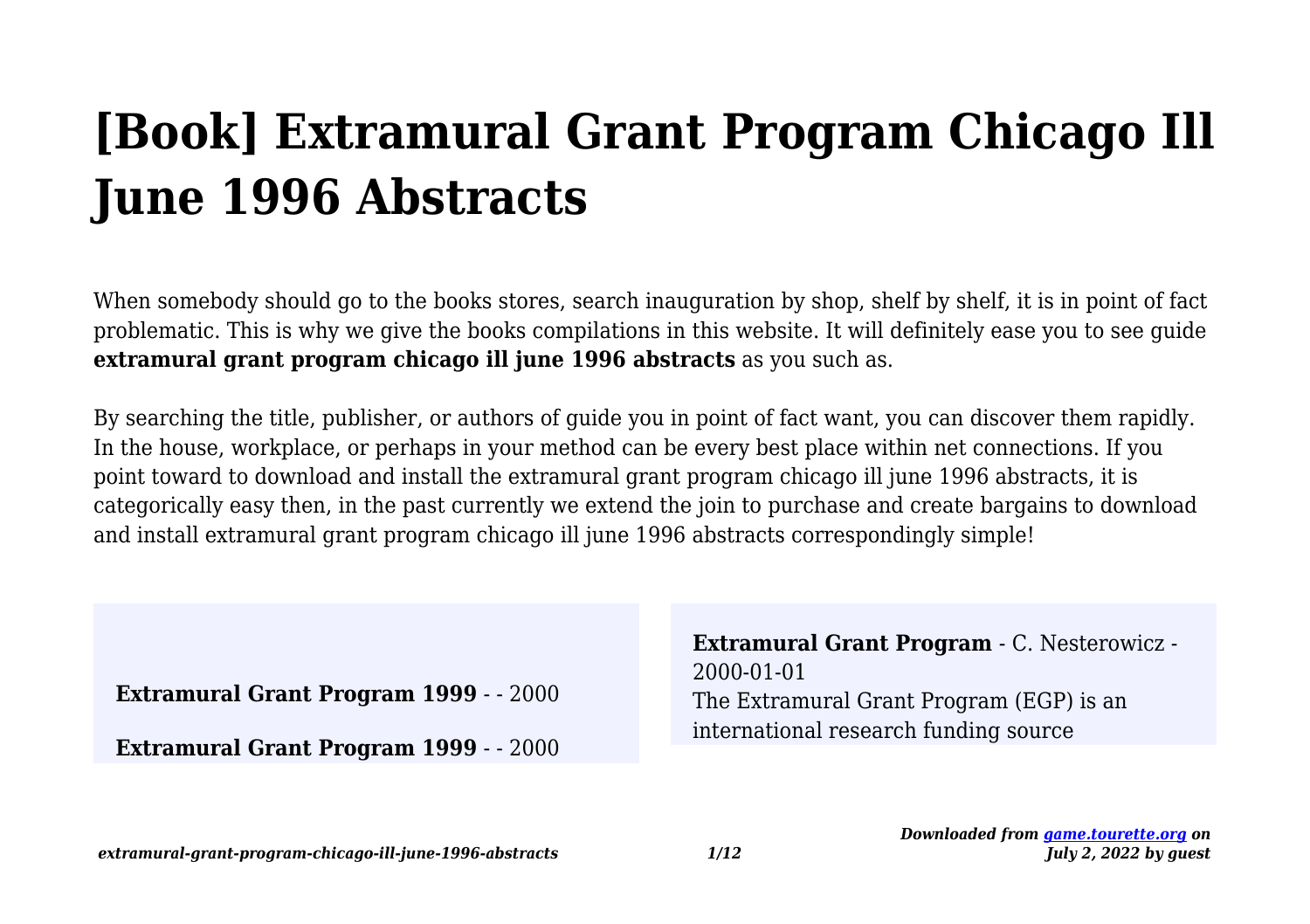stimulate and support new research ideas through the funding of science in the field of renal disease and to ultimately improve the quality of life for patients with end-stage renal disease. This special issue contains abstracts from the presentations made by the grant recipients at the 1999 annual EGP scientific meeting as well as from transcripts of the discussions and publications resulting from each grant. Presenting a broad spectrum of highquality research, this publication gives readers an excellent overview of innovative new developments in the field. quality of life for patients with end-stage renal

#### **Extramural Grant Program** - C. Nesterowicz - 2000-01-01

The Extramural Grant Program (EGP) is an international research funding source established in 1989. Its objectives are to stimulate and support new research ideas through the funding of science in the field of renal disease and to ultimately improve the

disease. This special issue contains abstracts from the presentations made by the grant recipients at the 1999 annual EGP scientific meeting as well as from transcripts of the discussions and publications resulting from each grant. Presenting a broad spectrum of highquality research, this publication gives readers an excellent overview of innovative new developments in the field.

**Extramural Grant Program 1999** - - 2000

**Extramural Grant Program 1999** - - 2000

**Extramural Grant Program** - D. Adenau - 1998-01-01 The Extramural Grant Program (EGP) is an international research funding source established in 1989. Its objectives are to stimulate and support new research ideas through the funding of science in the field of renal disease and to ultimately improve the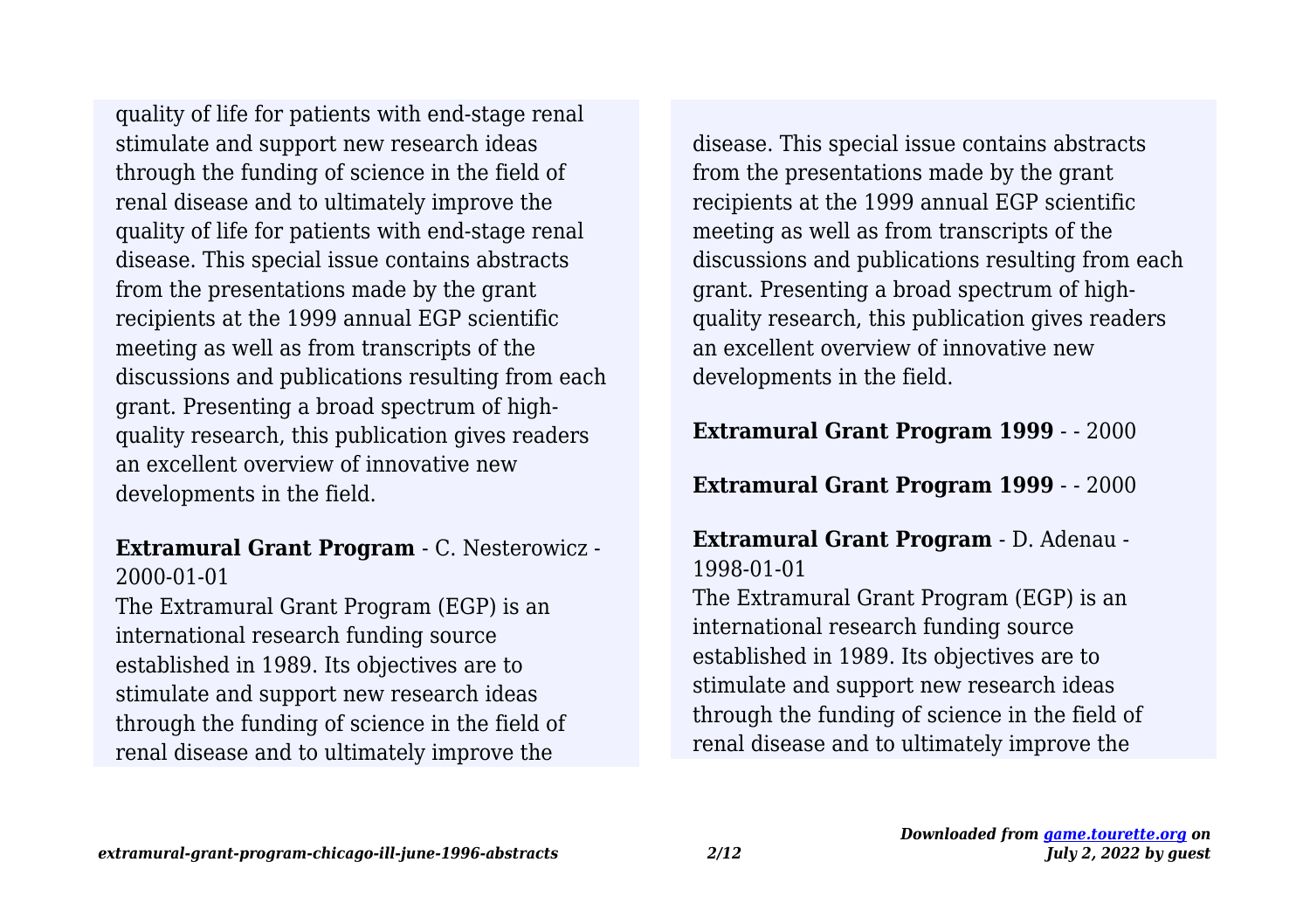disease. This special issue contains abstracts from the presentations made by the sixty-seven grant recipients at the 1997 annual EGP scientific meeting.

#### **Extramural Grant Program** - D. Adenau - 1998-01-01

The Extramural Grant Program (EGP) is an international research funding source established in 1989. Its objectives are to stimulate and support new research ideas through the funding of science in the field of renal disease and to ultimately improve the quality of life for patients with end-stage renal disease. This special issue contains abstracts from the presentations made by the sixty-seven grant recipients at the 1997 annual EGP scientific meeting.

#### **Extramural Grant Program 1998** - - 1999

#### **Extramural Grant Program 1998** - - 1999

# **Extramural Grant Program** - C. Nesterowicz - 1999

The Extramural Grant Program (EGP) is an international research funding source established in 1989. Its objectives are to stimulate and support new research ideas through the funding of science in the field of renal disease and to ultimately improve the quality of life for patients with endstage renal disease. This special issue contains abstracts from the presentations made by the sixtyfive grant recipients at the 1998 annual EGP scientific meeting as well as from transcripts of the discussions and publications resulting from each grant.

# **Extramural Grant Program** - C. Nesterowicz - 1999

The Extramural Grant Program (EGP) is an international research funding source established in 1989. Its objectives are to stimulate and support new research ideas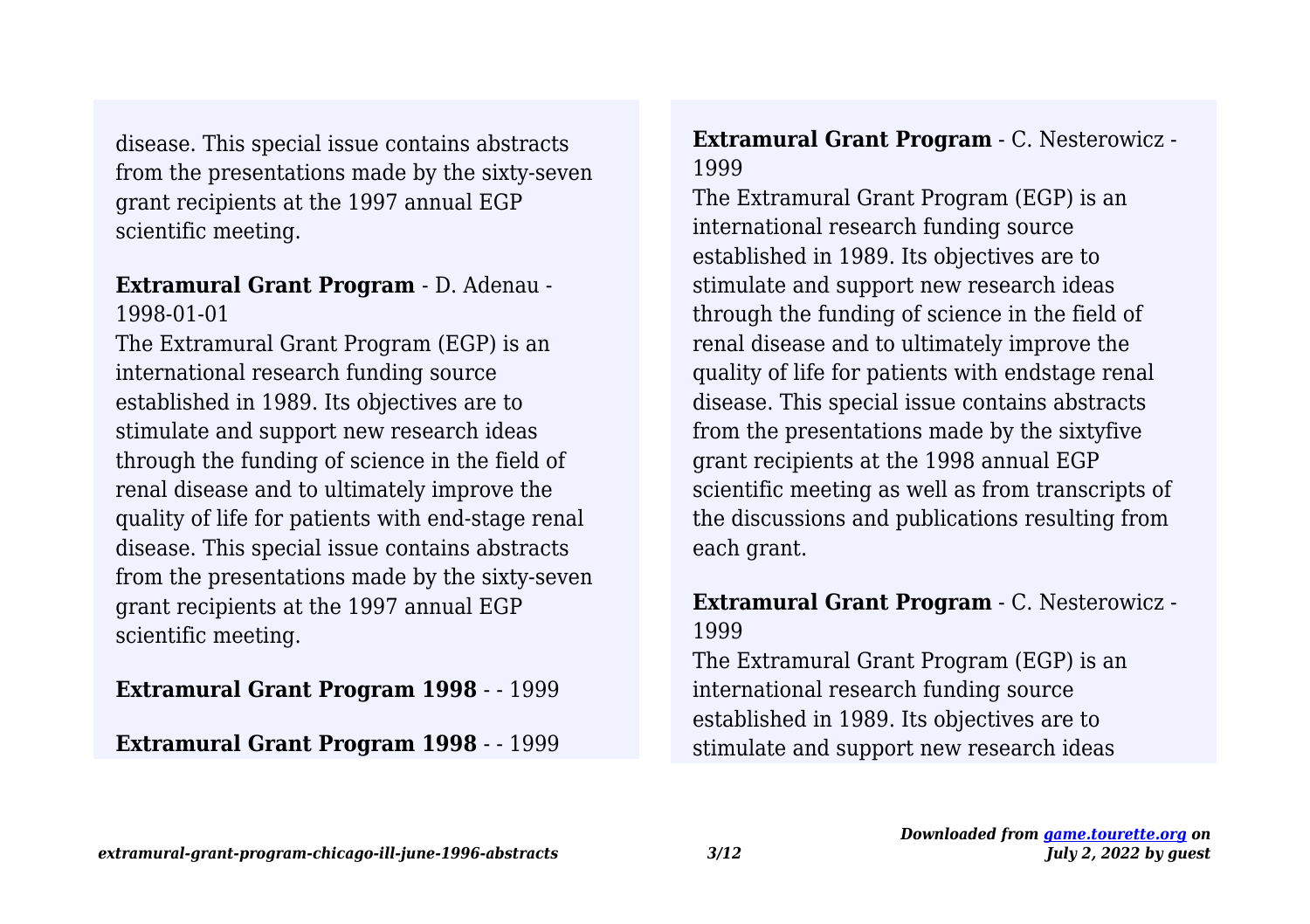renal disease and to ultimately improve the quality of life for patients with endstage renal disease. This special issue contains abstracts from the presentations made by the sixtyfive grant recipients at the 1998 annual EGP scientific meeting as well as from transcripts of the discussions and publications resulting from each grant. stimulate and support new research ideas

#### **Extramural Grant Program** - - 1998

#### **Extramural Grant Program** - - 1998

**Abstracts** - D. Adenau - 1997

**Abstracts** - D. Adenau - 1997

#### **Extramural Grant Program** - D. Adenau - 1996-01-01

The Extramural Grant Program (EGP) is an international research funding source established in 1989. Its objectives are to

through the funding of science in the field of renal disease and to ultimately improve the quality of life for patients with end-stage renal disease. This special issue contains abstracts from the presentations made by the sixty-nine grant recipients at the 1995 annual EGP scientific meeting.

### **Extramural Grant Program** - D. Adenau - 1996-01-01

The Extramural Grant Program (EGP) is an international research funding source established in 1989. Its objectives are to stimulate and support new research ideas through the funding of science in the field of renal disease and to ultimately improve the quality of life for patients with end-stage renal disease. This special issue contains abstracts from the presentations made by the sixty-nine grant recipients at the 1995 annual EGP scientific meeting.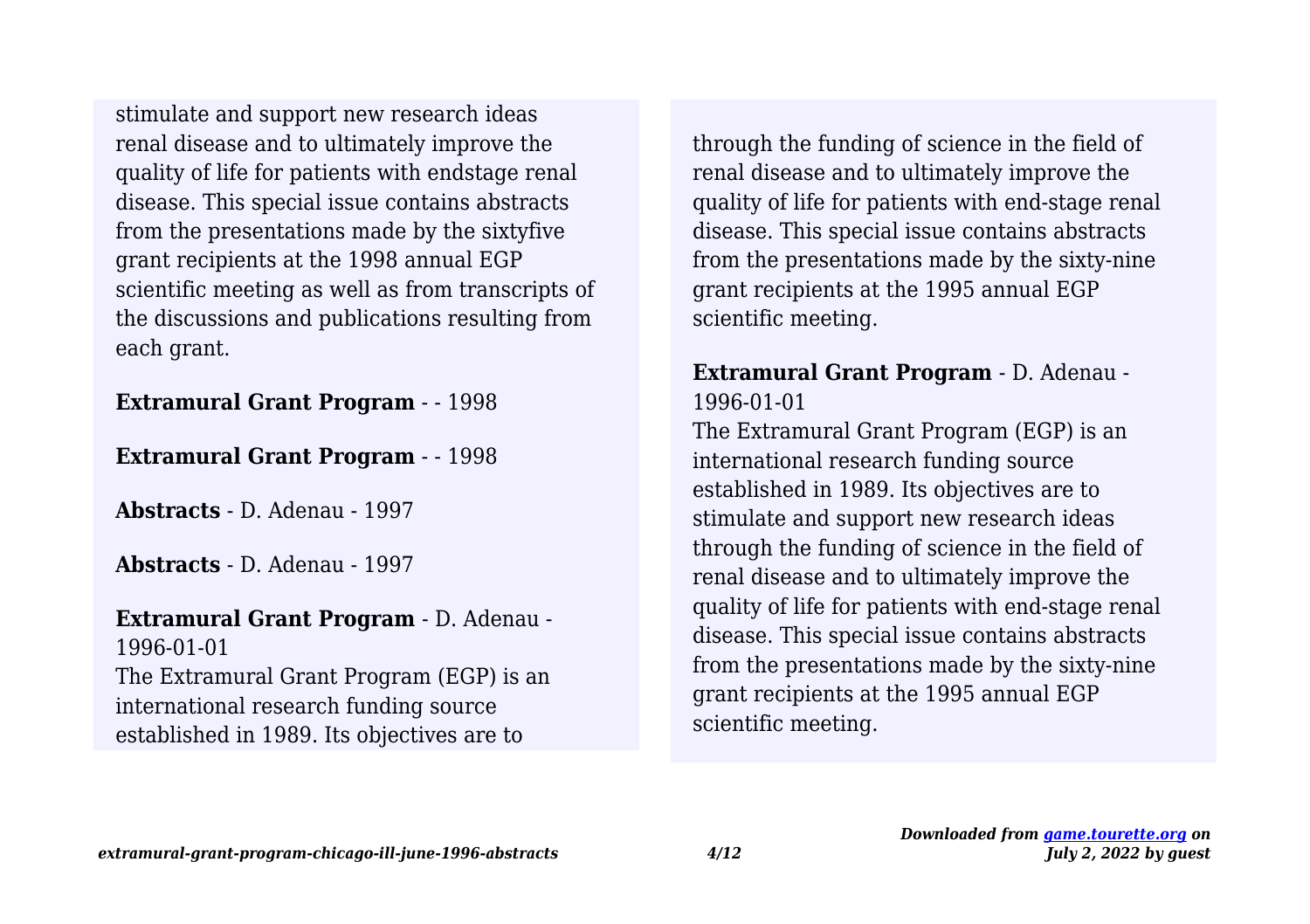1995-03-01 **Programs** - National Institutes of Health (U.S.).

**Extramural Grant Program** - Debra Adenau - 1995-03-01

# **Subject Index of Current Extramural Research Administered by the National**

**Cancer Institute** - National Cancer Institute (U.S.) - 1977

Provides information concerning research grants and contracts supported by the National Cancer Institute.

### **Subject Index of Current Extramural Research Administered by the National Cancer Institute** - National Cancer Institute (U.S.) - 1977

Provides information concerning research grants and contracts supported by the National Cancer Institute.

#### **Minorities in NIH Extramural Grant**

Division of Research Grants. Statistics, Analysis, and Evaluation Section - 1993

### **Minorities in NIH Extramural Grant**

**Programs** - National Institutes of Health (U.S.). Division of Research Grants. Statistics, Analysis, and Evaluation Section - 1993

#### **Minorities in NIH Extramural Grant**

**Programs** - National Institutes of Health (U.S.). Division of Research Grants - 1982

#### **Minorities in NIH Extramural Grant**

**Programs** - National Institutes of Health (U.S.). Division of Research Grants - 1982

**Federal Register** - - 2013-06

**Federal Register** - - 2013-06

# **Subject Index of Extramural Research Administered by the National Cancer**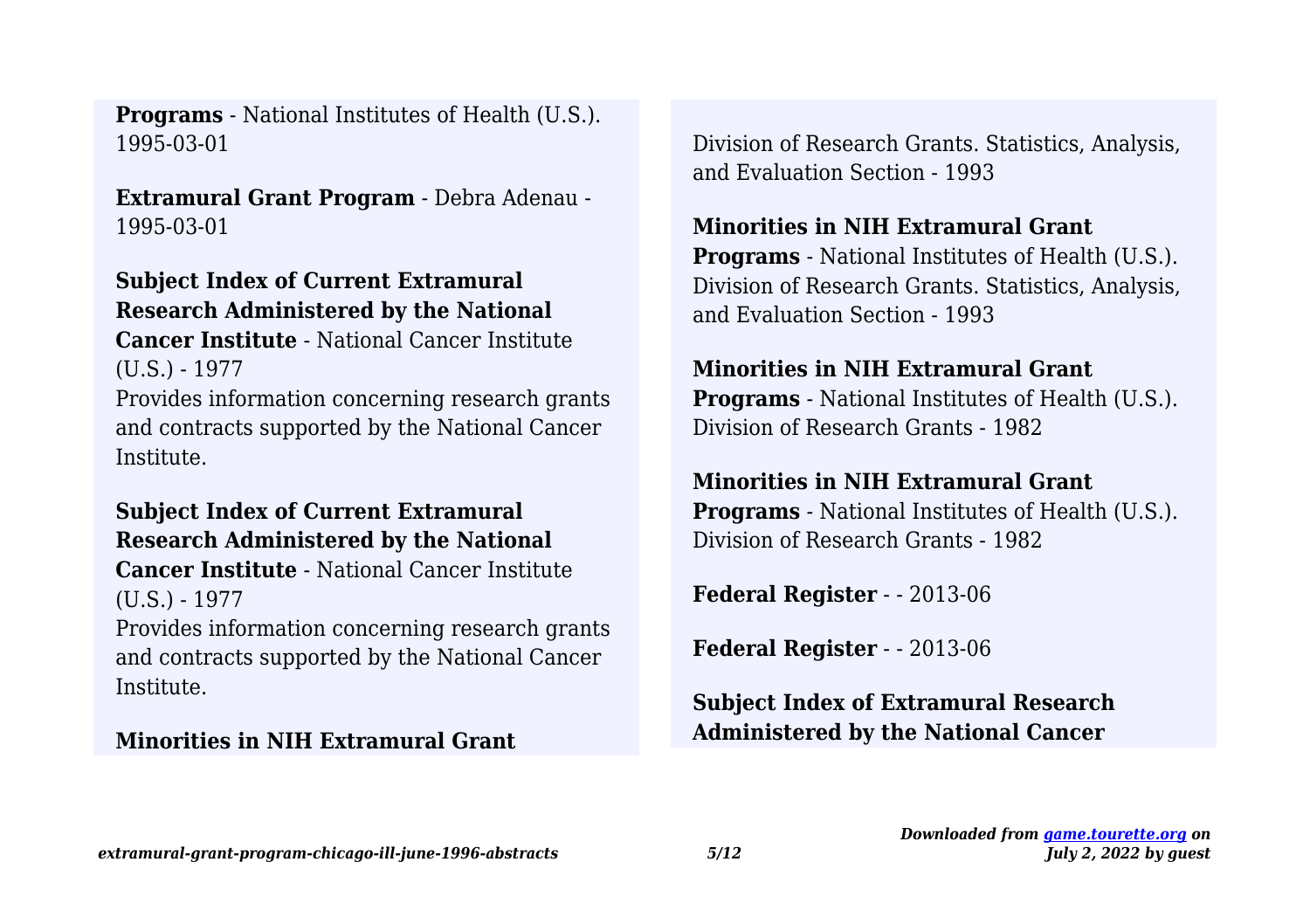Current information about research grants and contracts supported by the National Cancer Institute. Subject listing gives contract or grant number and topic. Investigator, grant number, and contract number indexes.

#### **Subject Index of Extramural Research Administered by the National Cancer Institute** - - 1978

Current information about research grants and contracts supported by the National Cancer Institute. Subject listing gives contract or grant number and topic. Investigator, grant number, and contract number indexes.

#### **National Institute of Dental Research Grants**

**and Awards** - National Institute of Dental Research (U.S.) -

#### **National Institute of Dental Research Grants and Awards** - National Institute of Dental Research (U.S.) -

**National Institute of Dental Research Grants and Awards, Fiscal Year 1970 Funds** - National Institute of Dental Research (U.S.). Office of Program Studies and Analysis - 1971

**National Institute of Dental Research Grants and Awards, Fiscal Year 1970 Funds** - National Institute of Dental Research (U.S.). Office of Program Studies and Analysis - 1971

**Public Health Service Grants and Awards by the National Institutes of Health** - -

**Public Health Service Grants and Awards by the National Institutes of Health** - -

**Administration's Fiscal Year 2008 Research & Development Budget Proposal: Congressional Hearing** - -

**Administration's Fiscal Year 2008 Research & Development Budget Proposal:**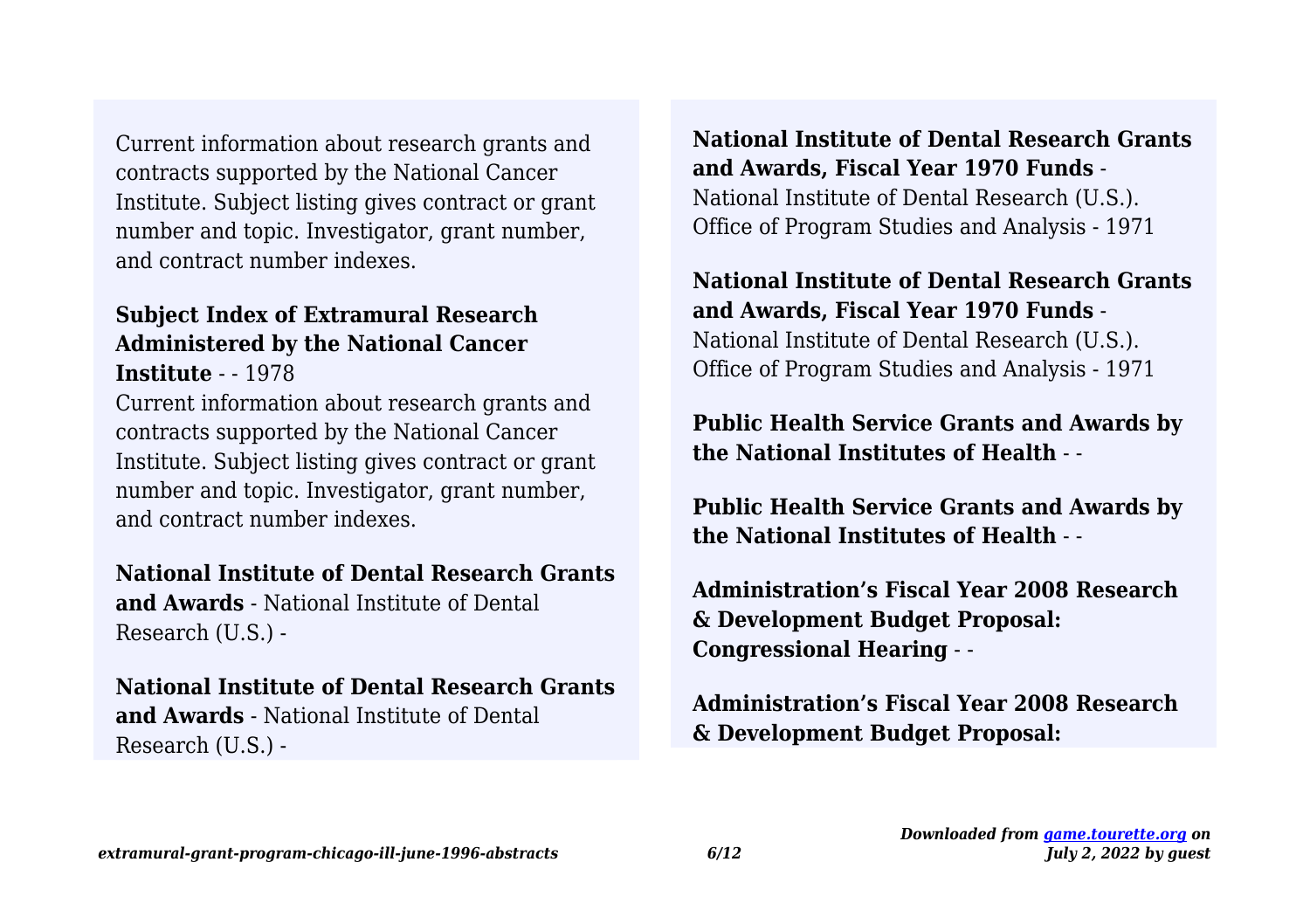Congress. House. Committee on Appropriations.

# **National Institute of Dental Research Grants and Awards, Fiscal Year 1972 Funds** -

National Institute of Dental Research (U.S.) - 1973

# **National Institute of Dental Research Grants and Awards, Fiscal Year 1972 Funds** -

National Institute of Dental Research (U.S.) - 1973

# **National Library of Medicine Current**

**Catalog** - National Library of Medicine (U.S.) -

**National Library of Medicine Current Catalog** - National Library of Medicine (U.S.) -

**Departments of Labor, Health and Human Services, Education, and Related Agencies Appropriations for 2007: Testimony of members of Congress and other interested individuals and organizations** - United States. Subcommittee on the Departments of Labor, Health and Human Services, Education, and Related Agencies - 2006

**Departments of Labor, Health and Human Services, Education, and Related Agencies Appropriations for 2007: Testimony of members of Congress and other interested individuals and organizations** - United States. Congress. House. Committee on Appropriations. Subcommittee on the Departments of Labor, Health and Human Services, Education, and Related Agencies - 2006

**Departments of Labor, Health and Human Services, Education, and Related Agencies Appropriations for 2007** - United States. Congress. House. Committee on Appropriations. Subcommittee on the Departments of Labor, Health and Human Services, Education, and Related Agencies - 2006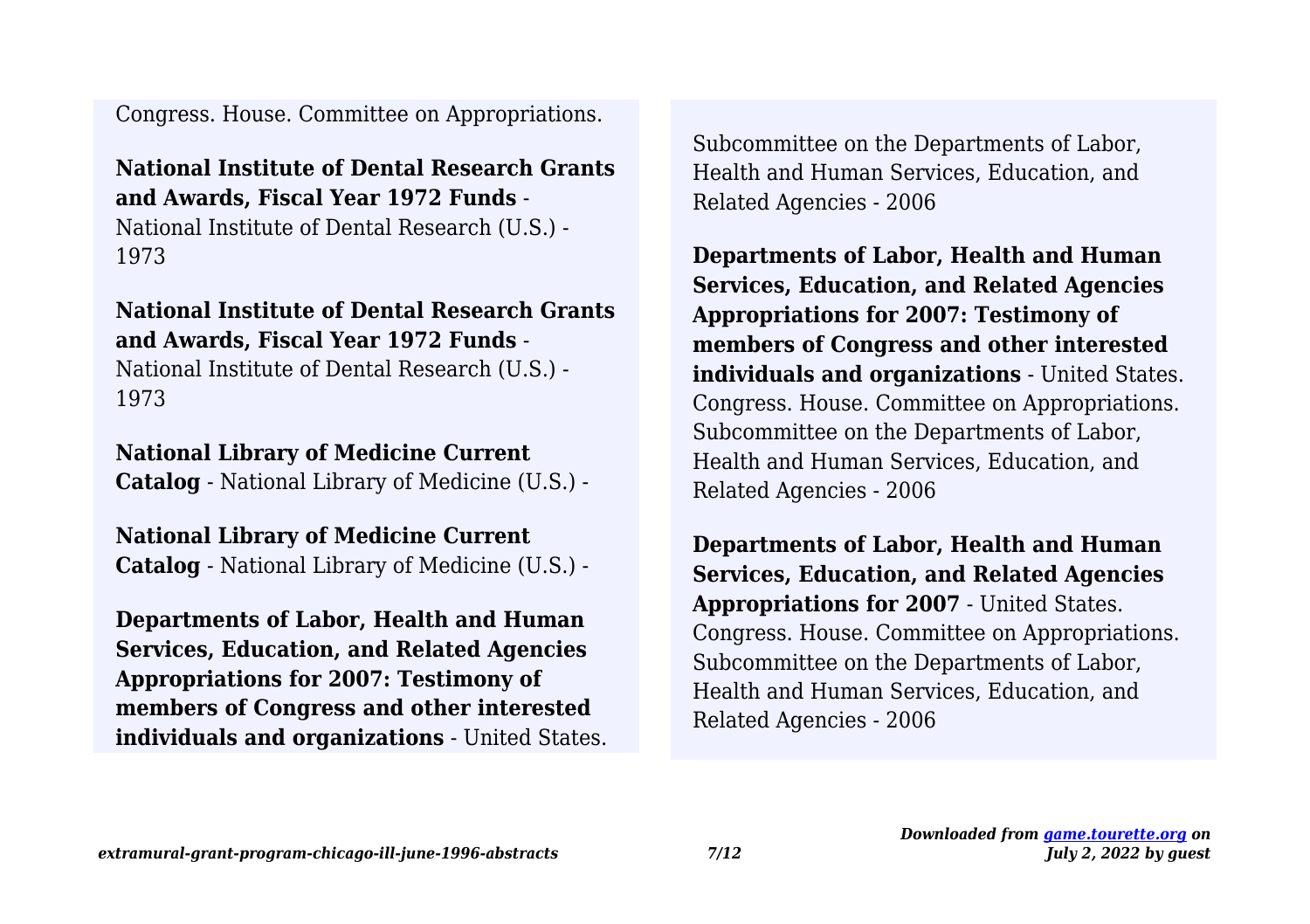**Services, Education, and Related Agencies Appropriations for 2007** - United States. Congress. House. Committee on Appropriations. Subcommittee on the Departments of Labor, Health and Human Services, Education, and Related Agencies - 2006

#### **Financial Assistance by Geographic Area** - -

**Financial Assistance by Geographic Area** - -

**Educational Opportunities in Comparative Pathology, United States and Foreign Countries, 1986** - - 1986

**Educational Opportunities in Comparative Pathology, United States and Foreign Countries, 1986** - - 1986

**The administration's fiscal year 2008 research and development budget proposal** - United States - 2007

**The administration's fiscal year 2008 research and development budget proposal** - United States - 2007

# **Directory of Research Grants 2008** -

Schoolhouse Partners Llc - 2008-05 It was the 50s and life was simple, until September 25, 1954. That was the night that would be etched in the memory of the citizens of Stanfield, Massachusetts. The Chief of Police described the brutal savagery of the double homicide as "the most atrocious crime in the history of the city." A fourteen-year-old girl, and the four-year-old boy in her care were murdered at the hands of a deranged, depraved killer. A Thread of Evidence places the reader at the scene of the crime, an eye witness to the senseless stabbing of two innocent children. With a piece of crochet thread as their only clue, the entire police department, lead by detectives Steven Logan and Raymond Gage, scour the city in search of a maniacal savage. When all tips and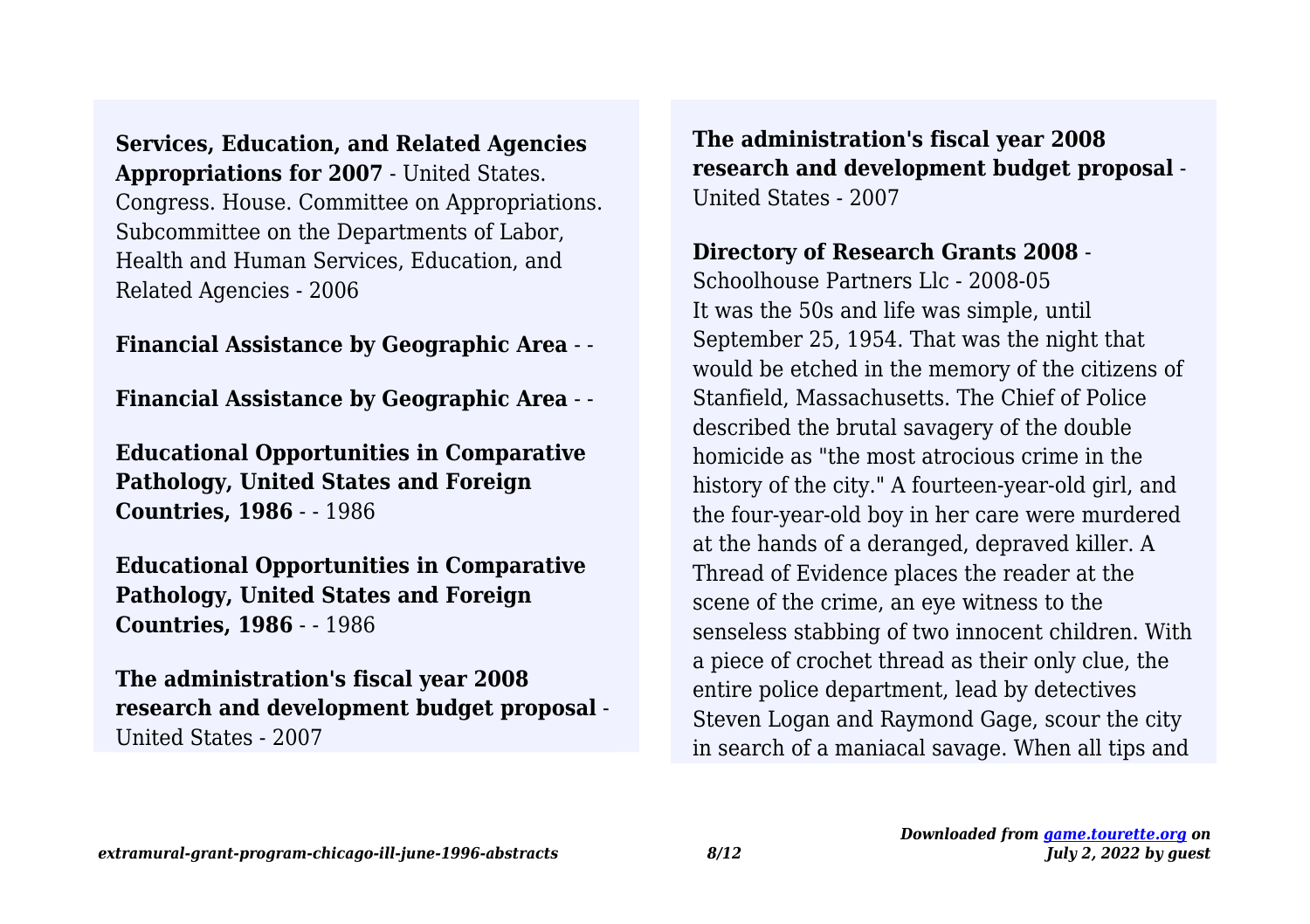evidence. They come back to the thread. The only real evidence. With tenacity and perseverance of Logan and Gage the killer is apprehended. The reader experiences the twists and turns of the investigation, and ultimately occupies a reserved seat in the Superior Court as the trial proceedings commence. A Thread of Evidence has been written as fiction, but inspired by an actual event. Fifty years later, it remains etched in the minds of all who had lived in the area. The author has researched court records, newspapers, interviewed neighbors, police and has drawn on personal recollections of the crime. The story has been recounted over and over and to this day, it continues to be discussed. A Thread of Evidence is a compelling account of superb detective work, and unprecedented dedication of an entire police department. September 25, 1954. That was the night that

#### **Directory of Research Grants 2008** -

Schoolhouse Partners Llc - 2008-05 It was the 50s and life was simple, until would be etched in the memory of the citizens of Stanfield, Massachusetts. The Chief of Police described the brutal savagery of the double homicide as "the most atrocious crime in the history of the city." A fourteen-year-old girl, and the four-year-old boy in her care were murdered at the hands of a deranged, depraved killer. A Thread of Evidence places the reader at the scene of the crime, an eye witness to the senseless stabbing of two innocent children. With a piece of crochet thread as their only clue, the entire police department, lead by detectives Steven Logan and Raymond Gage, scour the city in search of a maniacal savage. When all tips and leads have been exhausted, they review all evidence. They come back to the thread. The only real evidence. With tenacity and perseverance of Logan and Gage the killer is apprehended. The reader experiences the twists and turns of the investigation, and ultimately occupies a reserved seat in the Superior Court as the trial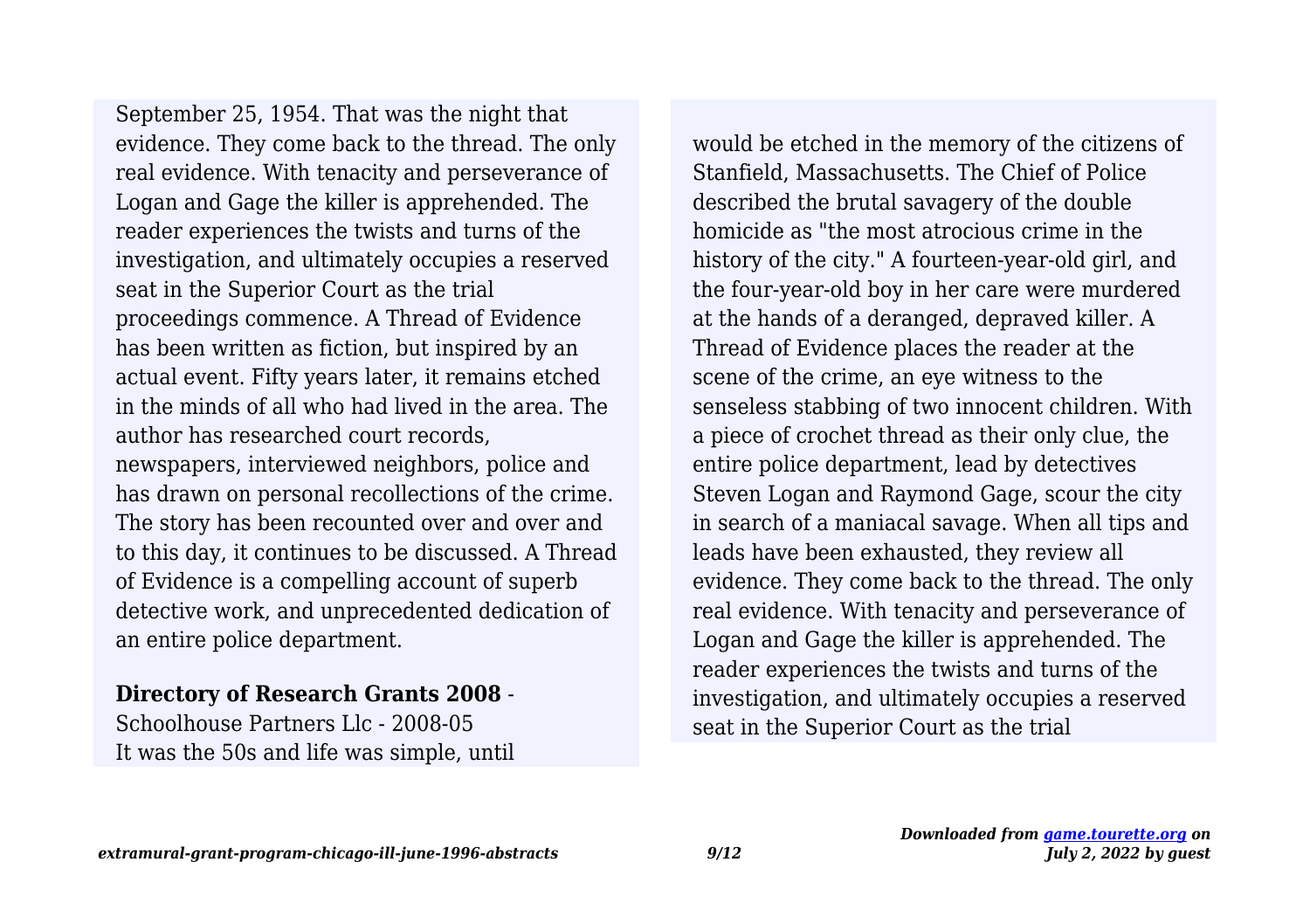has been written as fiction, but inspired by an actual event. Fifty years later, it remains etched in the minds of all who had lived in the area. The author has researched court records, newspapers, interviewed neighbors, police and has drawn on personal recollections of the crime. The story has been recounted over and over and to this day, it continues to be discussed. A Thread of Evidence is a compelling account of superb detective work, and unprecedented dedication of an entire police department. **Nov. 18, 20, Dec. 1-4, 9-11, 16, 1969; Feb.**

**Programs and Services** - National Library of Medicine (U.S.) - 1961

**Programs and Services** - National Library of Medicine (U.S.) - 1961

**Comprehensive Preschool Education and Child Day-care Act of 1969, Hearings Before the Select Subcommittee on Education 91-1 and 2, on H.R. 13520. Washington, D.C.:**

**25, 26, March 2-4, 1970; Chicago Ill.:Feb. 21, 23, 1970** - United States. Congress. House. Education and Labor - 1970

**Comprehensive Preschool Education and Child Day-care Act of 1969, Hearings Before the Select Subcommittee on Education 91-1 and 2, on H.R. 13520. Washington, D.C.: Nov. 18, 20, Dec. 1-4, 9-11, 16, 1969; Feb. 25, 26, March 2-4, 1970; Chicago Ill.:Feb. 21, 23, 1970** - United States. Congress. House. Education and Labor - 1970

**Research Awards Index** - - 1986

**Research Awards Index** - - 1986

**A Directory of Preceptorship Programs in the Health Professions** - Ellen Sax - 1975

**A Directory of Preceptorship Programs in the Health Professions** - Ellen Sax - 1975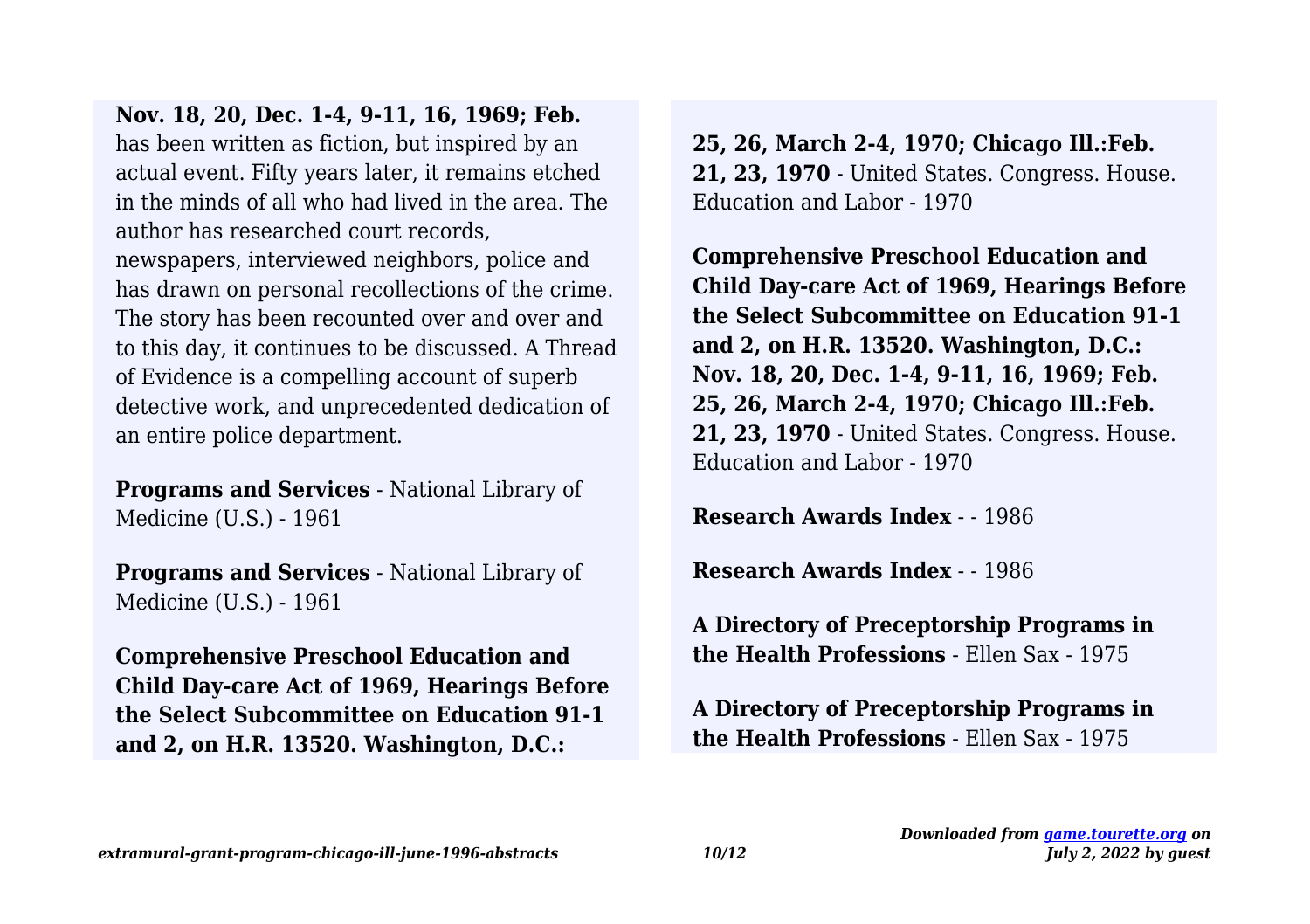**Annual Report for the Fiscal Year** - National Library of Medicine (U.S.) - 1968 **Programs** - National Institute of Dental

**Annual Report for the Fiscal Year** - National Library of Medicine (U.S.) - 1968

**National Institute of Dental Research Programs, Fiscal Year 1973 Funds** - - 1973

**National Institute of Dental Research Programs, Fiscal Year 1973 Funds** - - 1973

**Annual Report** - National Library of Medicine  $(U.S.) - 1969$ 

**Annual Report** - National Library of Medicine  $(U.S.) - 1969$ 

**National Institute of Dental Research Programs** - National Institute of Dental Research (U.S.) - 1972

#### **National Institute of Dental Research**

Research (U.S.) - 1972

**National Institute of Dental Research Grants and Awards** - National Institute of Dental Research (U.S.) - 1969

**National Institute of Dental Research Grants and Awards** - National Institute of Dental Research (U.S.) - 1969

**Impact of Public Health Grant Programs on Medical Research and Education** - United States. Congress. House. Committee on Interstate and Foreign Commerce. Subcommittee on Public Health and Welfare - 1964

**Impact of Public Health Grant Programs on Medical Research and Education** - United States. Congress. House. Committee on Interstate and Foreign Commerce. Subcommittee on Public Health and Welfare - 1964